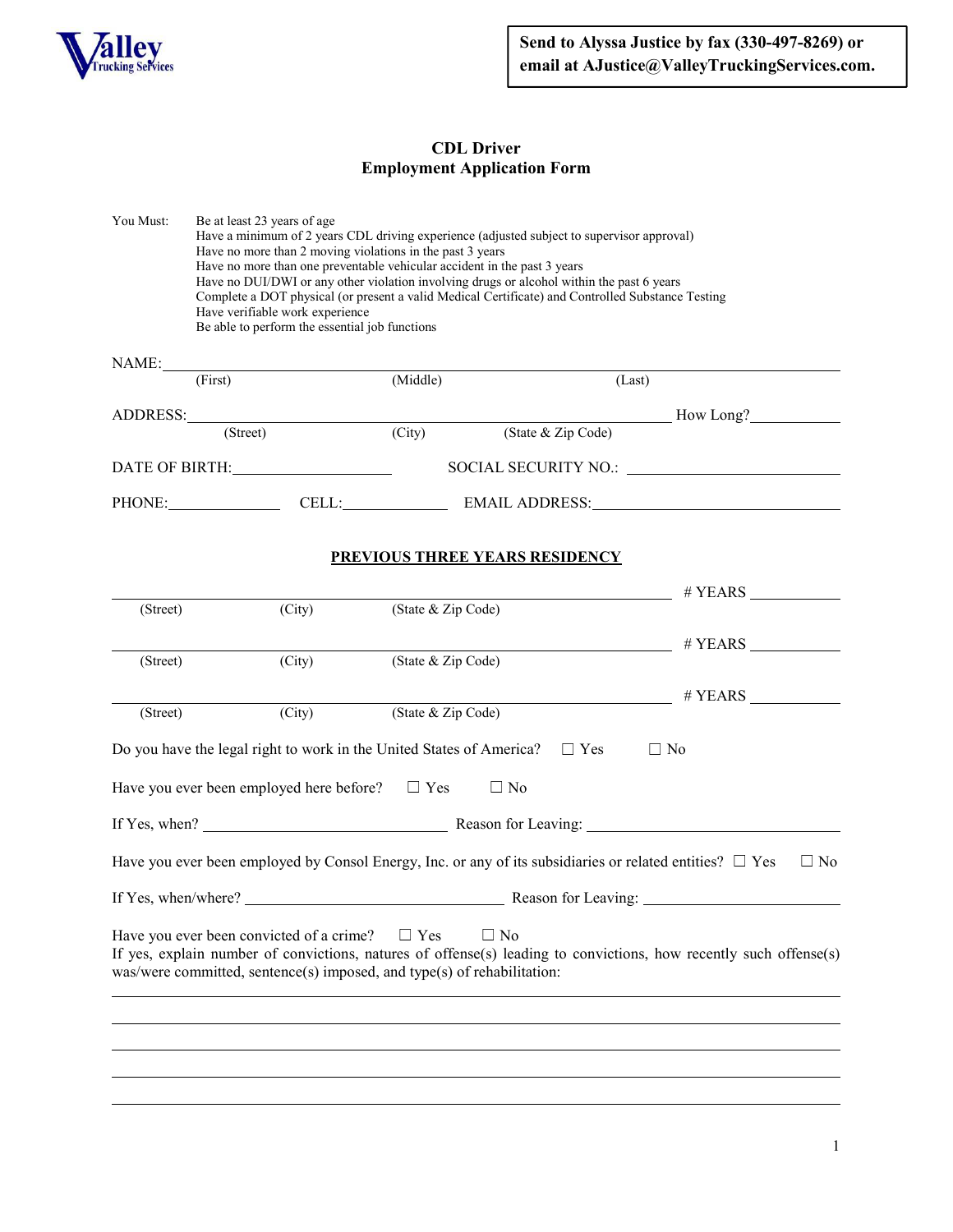

 $\overline{a}$ 

# **EDUCATION/MILITARY**

|                                                                                      | Highest Grade Completed (Circle Selection): High School/GED Associates Bachelors Other:                                                                                                                                                                |                            |                       |                                  |  |
|--------------------------------------------------------------------------------------|--------------------------------------------------------------------------------------------------------------------------------------------------------------------------------------------------------------------------------------------------------|----------------------------|-----------------------|----------------------------------|--|
|                                                                                      | Last School Attended:<br><u>Last School Attended:</u>                                                                                                                                                                                                  |                            |                       |                                  |  |
|                                                                                      |                                                                                                                                                                                                                                                        | (Name, City, State)        |                       |                                  |  |
|                                                                                      |                                                                                                                                                                                                                                                        |                            |                       |                                  |  |
|                                                                                      | Military Experience/Rank: (Branch, Deployment, Dates)                                                                                                                                                                                                  |                            |                       |                                  |  |
|                                                                                      | Is there anything that would prevent you from performing the essential job functions?                                                                                                                                                                  |                            |                       | $\Box$ Yes<br>$\Box$ No          |  |
|                                                                                      | (Section 383.21 FMCSR states "No person who operates a commercial motor vehicle shall at any time have more than one driver's license. I<br>certify that I do not have more than one motor vehicle license, the information for which is listed below) | <b>LICENSE INFORMATION</b> |                       |                                  |  |
|                                                                                      |                                                                                                                                                                                                                                                        | EXPIRATION DATE:           |                       |                                  |  |
| $\Box$ A<br>$\Box$ B<br>Endorsements:<br>$\Box$ Haz. Mat.<br>Class:<br>$\Box$ Tanker |                                                                                                                                                                                                                                                        |                            |                       |                                  |  |
|                                                                                      |                                                                                                                                                                                                                                                        | DRIVING EXPERIENCE         |                       |                                  |  |
| Class/Type of Truck                                                                  | <b>Commodities Hauled</b>                                                                                                                                                                                                                              | Dates $To-From$            |                       | Approx. Miles Driven             |  |
| TriAxle/Straight Trk<br>Tractor/Trailer                                              |                                                                                                                                                                                                                                                        |                            |                       |                                  |  |
| Dump Truck                                                                           |                                                                                                                                                                                                                                                        |                            |                       |                                  |  |
| Flat Bed/Lowboy                                                                      |                                                                                                                                                                                                                                                        |                            |                       |                                  |  |
| <b>Bulk Liquid Tanker</b>                                                            |                                                                                                                                                                                                                                                        |                            |                       |                                  |  |
|                                                                                      |                                                                                                                                                                                                                                                        |                            |                       |                                  |  |
|                                                                                      |                                                                                                                                                                                                                                                        |                            | TOTAL CDL EXPERIENCE: | YRS.                             |  |
|                                                                                      | ACCIDENT RECORD FOR PAST 5 YEARS                                                                                                                                                                                                                       |                            |                       |                                  |  |
| <b>DATES</b>                                                                         | NATURE OF ACCIDENT                                                                                                                                                                                                                                     | # INJURIES                 | # FATALITIES          | <b>CITATION ISSUED</b><br>YES/NO |  |
|                                                                                      |                                                                                                                                                                                                                                                        |                            |                       |                                  |  |
|                                                                                      |                                                                                                                                                                                                                                                        |                            |                       |                                  |  |
|                                                                                      |                                                                                                                                                                                                                                                        |                            |                       |                                  |  |
|                                                                                      |                                                                                                                                                                                                                                                        |                            |                       |                                  |  |
|                                                                                      | TRAFFIC CONVICTIONS FOR PAST 3 YEARS                                                                                                                                                                                                                   |                            |                       |                                  |  |
| <b>DATE</b>                                                                          | <b>VIOLATION</b>                                                                                                                                                                                                                                       |                            | <b>STATE</b>          | <b>PENALTY</b>                   |  |
|                                                                                      |                                                                                                                                                                                                                                                        |                            |                       |                                  |  |
|                                                                                      |                                                                                                                                                                                                                                                        |                            |                       |                                  |  |
|                                                                                      |                                                                                                                                                                                                                                                        |                            |                       |                                  |  |
|                                                                                      |                                                                                                                                                                                                                                                        |                            |                       |                                  |  |

Have you ever been denied a license, permit or privilege to operate a motor vehicle? YES \_\_\_\_\_ NO \_\_\_\_\_ If yes, explain:

Has any license, permit or privilege ever been suspended or revoked? YES \_\_\_\_ NO \_\_\_\_ If yes, explain: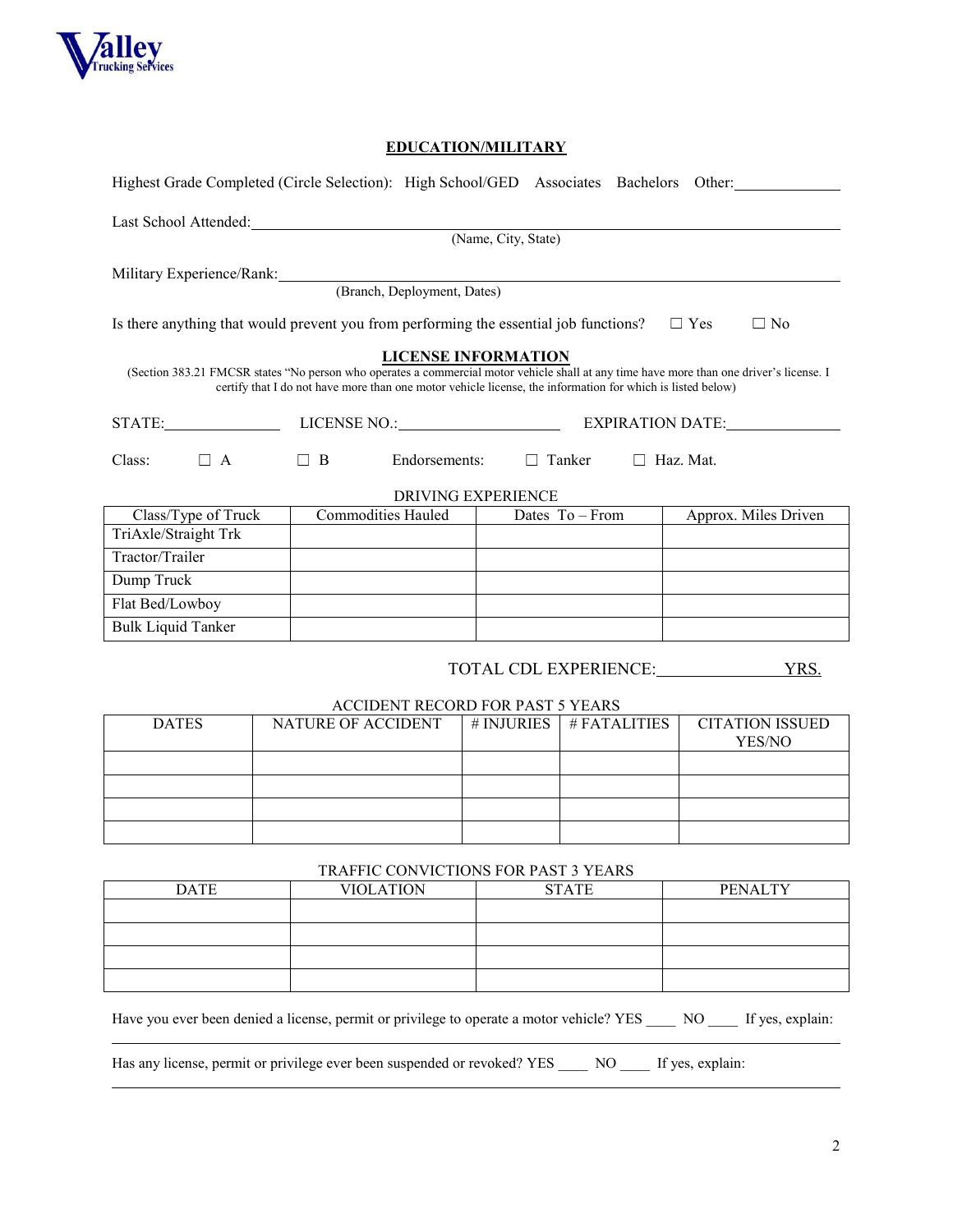

### **EMPLOYMENT RECORD**

### (ATTACH SHEET IF MORE SPACE IS NEEDED)

Applicants that desire to drive in intrastate/interstate commerce must provide the following information on all employers during the previous three years. You must give the same information for all employers you have driven a commercial motor vehicle for the seven years prior to the initial three years (TOTAL OF TEN YEARS EMPLOYMENT RECORD). You must list the complete mailing address: street number and name, city, state and zip code.

| PHONE POSITION HELD FROM FROM TO                                                                                                                                                                                               |  |
|--------------------------------------------------------------------------------------------------------------------------------------------------------------------------------------------------------------------------------|--|
|                                                                                                                                                                                                                                |  |
|                                                                                                                                                                                                                                |  |
| ANY GAPS IN EMPLOYMENT AND/OR UNEMPLOYMENT MUST BE EXPLAINED, INCLUDE DATES                                                                                                                                                    |  |
| Were you subject to the Federal Motor Carrier Safety Regulations? _______ Yes _______ No                                                                                                                                       |  |
| Subject to alcohol and controlled substances testing requirements as required by 49 CFR Part 40? ____ Yes ____ No                                                                                                              |  |
|                                                                                                                                                                                                                                |  |
|                                                                                                                                                                                                                                |  |
|                                                                                                                                                                                                                                |  |
|                                                                                                                                                                                                                                |  |
|                                                                                                                                                                                                                                |  |
|                                                                                                                                                                                                                                |  |
| ANY GAPS IN EMPLOYMENT AND/OR UNEMPLOYMENT MUST BE EXPLAINED, INCLUDE DATES                                                                                                                                                    |  |
| Were you subject to the Federal Motor Carrier Safety Regulations? Yes No                                                                                                                                                       |  |
| Subject to alcohol and controlled substances testing requirements as required by 49 CFR Part 40? ____ Yes ____ No                                                                                                              |  |
| $3rd$ EMPLOYER: NAME $\_\_\_\_\_\_\_\$                                                                                                                                                                                         |  |
|                                                                                                                                                                                                                                |  |
| PHONE POSITION HELD FROM FROM TO                                                                                                                                                                                               |  |
| IF DRIVER, LIST TYPE OF VEHICLE & GVWT                                                                                                                                                                                         |  |
| REASONS FOR LEAVING THE RESIDENCE OF A SERIES OF A SERIES OF A SERIES OF A SERIES OF A SERIES OF A SERIES OF A SERIES OF A SERIES OF A SERIES OF A SERIES OF A SERIES OF A SERIES OF A SERIES OF A SERIES OF A SERIES OF A SER |  |
| ANY GAPS IN EMPLOYMENT AND/OR UNEMPLOYMENT MUST BE EXPLAINED, INCLUDE DATES                                                                                                                                                    |  |
| Were you subject to the Federal Motor Carrier Safety Regulations? _______ Yes _______ No                                                                                                                                       |  |
| Subject to alcohol and controlled substances testing requirements as required by 49 CFR Part 40? ____ Yes ____ No                                                                                                              |  |
|                                                                                                                                                                                                                                |  |